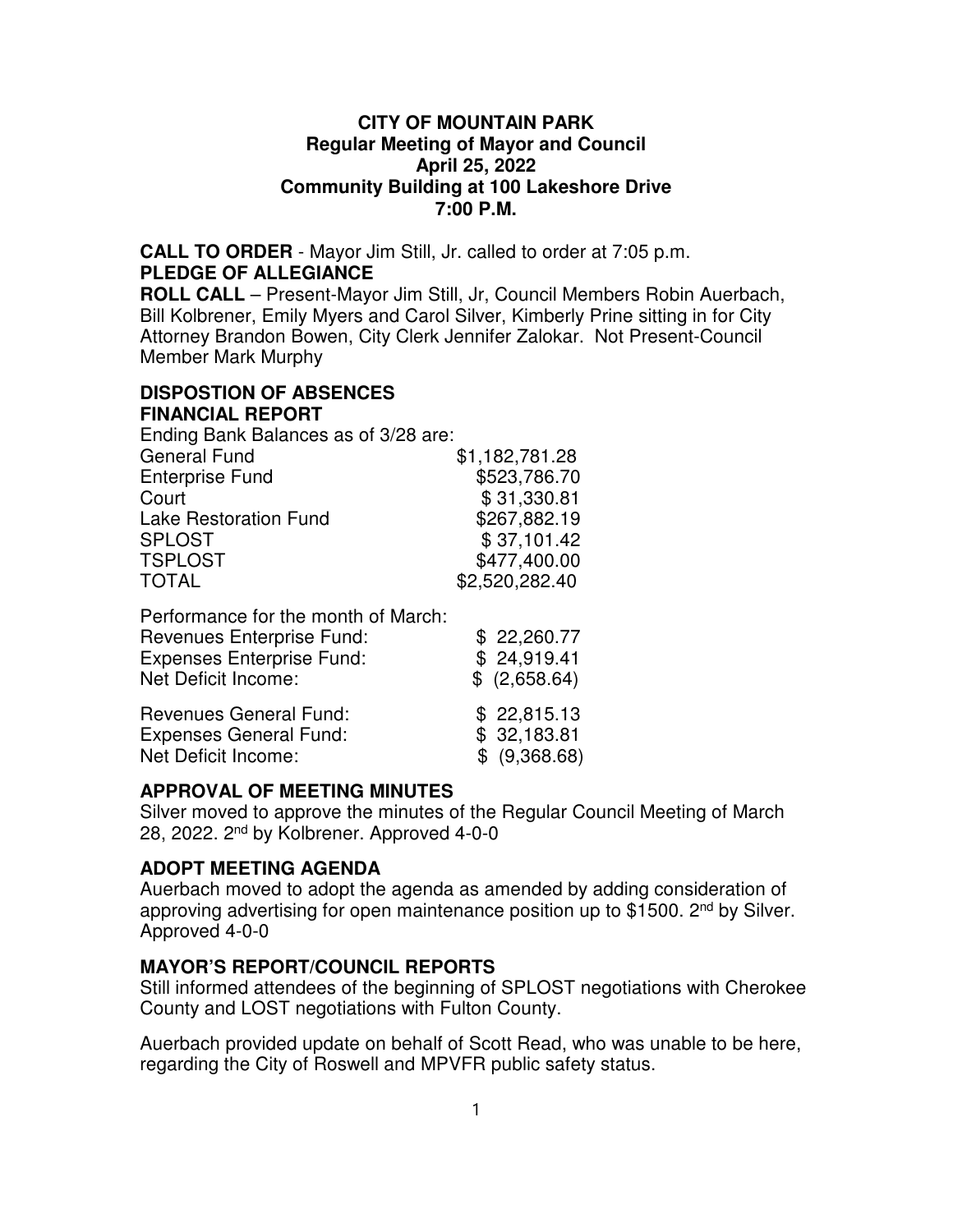Silver stated the Arbor Day celebration had approximately 40 people and provided overview of events from Earth Day.

Auerbach stated she in process of applying for the 319H grant for a concrete spillway with a cost of \$659,000 with a 40% match from the city.

Kolbrener provided update on public safety maintenance items that have been completed and maintenance items that are going to start soon.

Myers stated she recently submitted her first grant, the AARP Community Challenge Grant for \$17,000 for an improved AV system in the Community Building and that the Communication Committee is meeting tomorrow at 7:00 p.m. in this room.

Auerbach made presentation on Smart Water Meters. See Attachment A

#### **CITY HALL REPORT** - None **UNFINISHED BUSINESS**

Consideration of Pool Fee Rate Increases for the 2022 season. Silver moved to double the cost of a daily pass from \$10 to \$20. No second. Myers moved to not increase any rates for the 2022 pool season. No second. Auerbach moved that we raise nonresident daily pass fees to \$20 and keep everything else the same. 2nd by Silver. Declined 1-3(Auerbach, Kolbrener, Myers)-0

Myers moved to keep rates the same for 2022 as in 2021. 2nd by Auerbach Approved 4-0-0

Consideration of Fireworks Contract with Pyrotecnico in the amount of \$7,000 and Travel Expenses for Eric Ketcham up to \$400.

Myers moved to approve the contract with Pyrotechnico in the amount of \$7,000 and up to \$400 for Ketcham's training expenses. 2<sup>nd</sup> by Auerbach. Approved 4-0-0

# **NEW BUSINESS**

Consideration of Hearing Dates for the 2022-2023 General Fund and Enterprise Fund Budgets.

Zalokar noted only week available to start hearings is May 16<sup>th</sup> to keep on schedule and need to confirm if timeframe between hearings is required.

Consideration of Funds for MPVFR to Cover Required Annual Vehicle Maintenance for Both Trucks, Pump Testing and Ladder Testing. Auerbach moved to approve costs up to \$1600 for the required annual vehicle maintenance for both trucks, pump testing and ladder testing for MPVFR using remaining Oktoberfest funds first and the remainder from the general fund. 2nd by Silver. Approved 4-0-0

Consideration of Updating Code of Ordinance for Sec 2-171 - Minor Purchases,